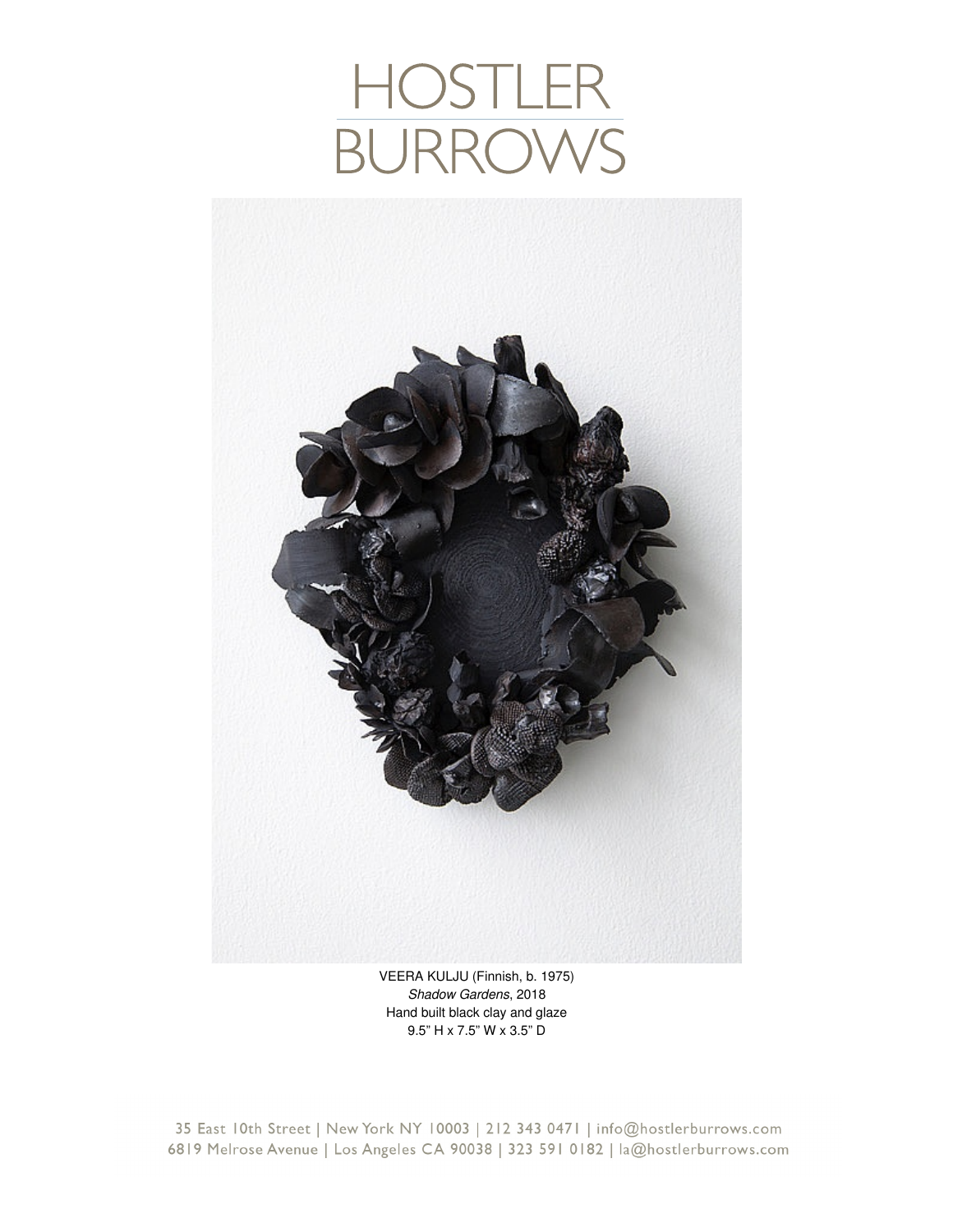

**VEERA KULJU**

Finnish, b. 1975

Artist Veera Kulju describes herself as a "hybrid of a curious, random minded artist and a rational, business orientated designer." She uses ceramics and textiles in her work, layering multiple small elements with slight variations to create larger meanings. Working predominantly in black or white glazed clay, she experiments with unexpected materials and motifs.

In Kulju's Popcorn series, the artist uses actual popcorn, mixing it into porcelain to transform a popular snack into a refined artistic element. In this series she often uses pigment or gold leaf to heighten the texture and emphasize the materiality of the media. In her most recent Mirror series, Kulju plays with the viewer's sense of perception, as the works only reference the shape and scale of mirrors, not actually featuring any reflective qualities.

Kulju studied at Aalto University and was a visiting artist at the Arabia Art Department in 2017 – 2018. Her work was commissioned to be included in the Finnish State Art Collection and was recently acquired by the NationalMuseum in Stockholm. She has exhibited widely throughout Finland and abroad.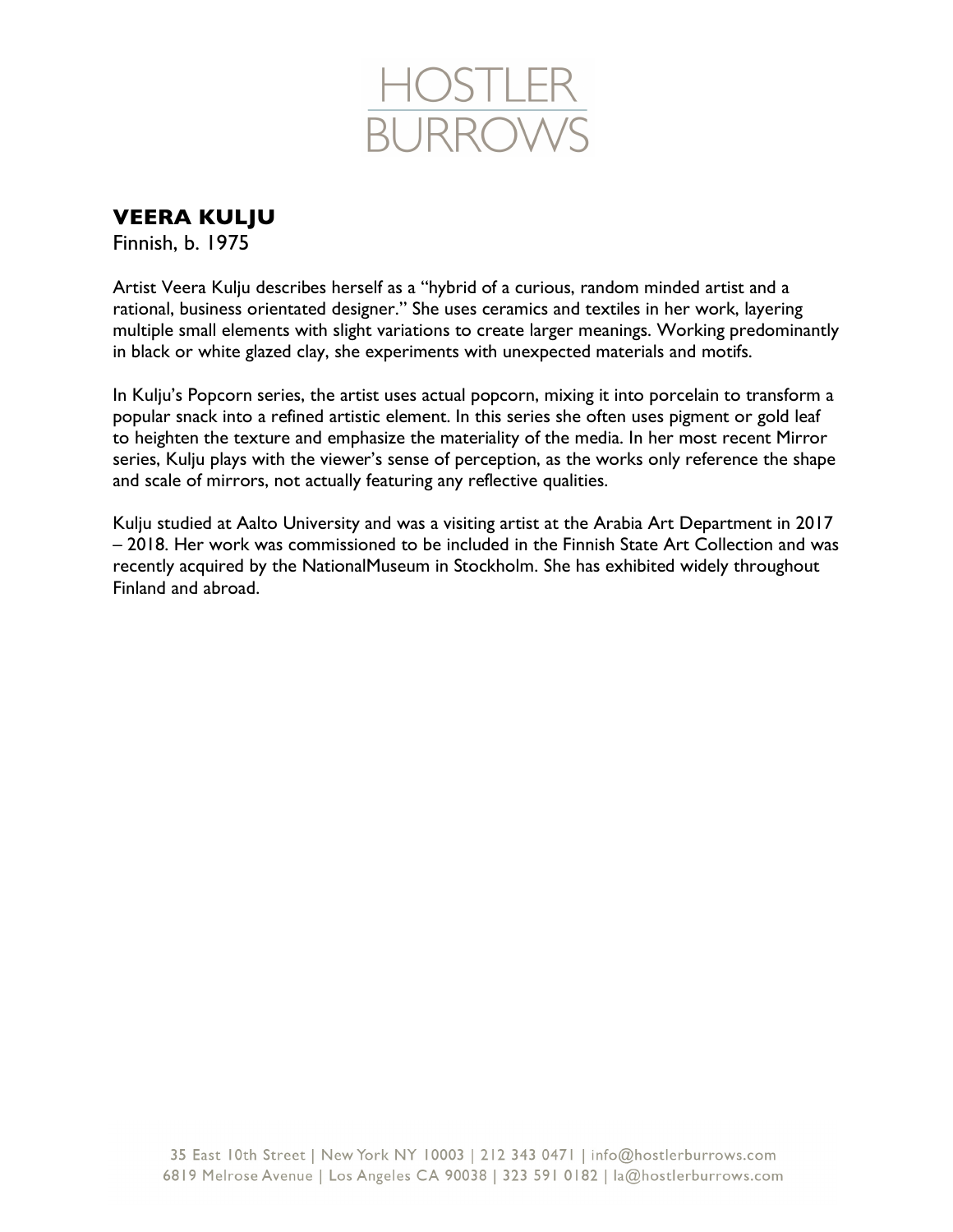

# **VEERA KULJU**

b. 1975. Finland

## **EDUCATION**

- 2005-2010 Aalto-university, School of Art and Design, Helsinki Applied Art and Design, MA
- 2001-2005 Lahti University of Applied Sience / Institute of Design Experimental Design, BA
- 2004 School of Design and Crafts, University of Gothenburg, Sweden, Exchange Studies
- 1997-2000 Vihti School of Art and Craft, Interior textiles, Artesan

# **SELECTED SOLO EXHIBITIONS**

- 2019 Sounds of Silence, Konsthantverkarna gallery, Stockholm, Sweden
- 2018 NAKU, Mältinranta Artcenter Studio, Tampere Holy Wood, ARTag gallery, Helsinki
- 2010 SHADOWS & THREADS, School of Art & Design, Helsinki

# **SELECTED GROUP EXHIBITIONS**

- 2018 Coming Home, Lokal Gallery, Helsinki Juhlat, curated by Lokal Gallery, Institut finlandais, Paris CHART Design, curated by Lokal Gallery, Copenhagen Fiskars Summer House Exhibition, Fiskars TypoCraftHelsinki, Reykjavík Art Museum, Hafnarhús Island LINE, Lokal Gallery, Helsinki
- 2017 ENCHANTED FOREST Lokal Gallery, Helsinki TYPOCRAFT, Lokal Gallery, Helsinki KISSES AND POPCORN, Arabia Art Department Society, Designcentre, Helsinki Arabia Art Department Society, SEB Bank, Helsinki
- 2016 YHES, Lokal Gallery, Helsinki HABITARE Ahead, Signals & ASUN, Helsinki SMARAGDUS, Lokal Gallery, Helsinki
- 2015 UKLY TRUTH, HABITARE Block area, Helsinki
- 2013 ANOTHER SETTING, Lokal Gallery, Helsinki GIVE A NEW LIFE, MONA the Museum of New Art, Pärnu
- 2012 HIRAMEKI HIMMELI, Tokyo FINNISH DESIGN UNWRAPPED, Istanbul Design Biennal YHTEINEN PÖYTÄ gathering, Empiresali Helsinki EVERYDAY DISCOVERIES, Suvilahti Helsinki PROTOSHOP, Habitare Ahead! Helsinki FINNISH DESIGN UNWRAPPED, Design Museum, Helsinki
- 2011 HELL LOOKS, Antwerpen FINNISH DESIGN UNWRAPPED, London Design Festival PROTOSHOP, Habitare Ahead!, Helsinki DMY International Design Festival, Berlin